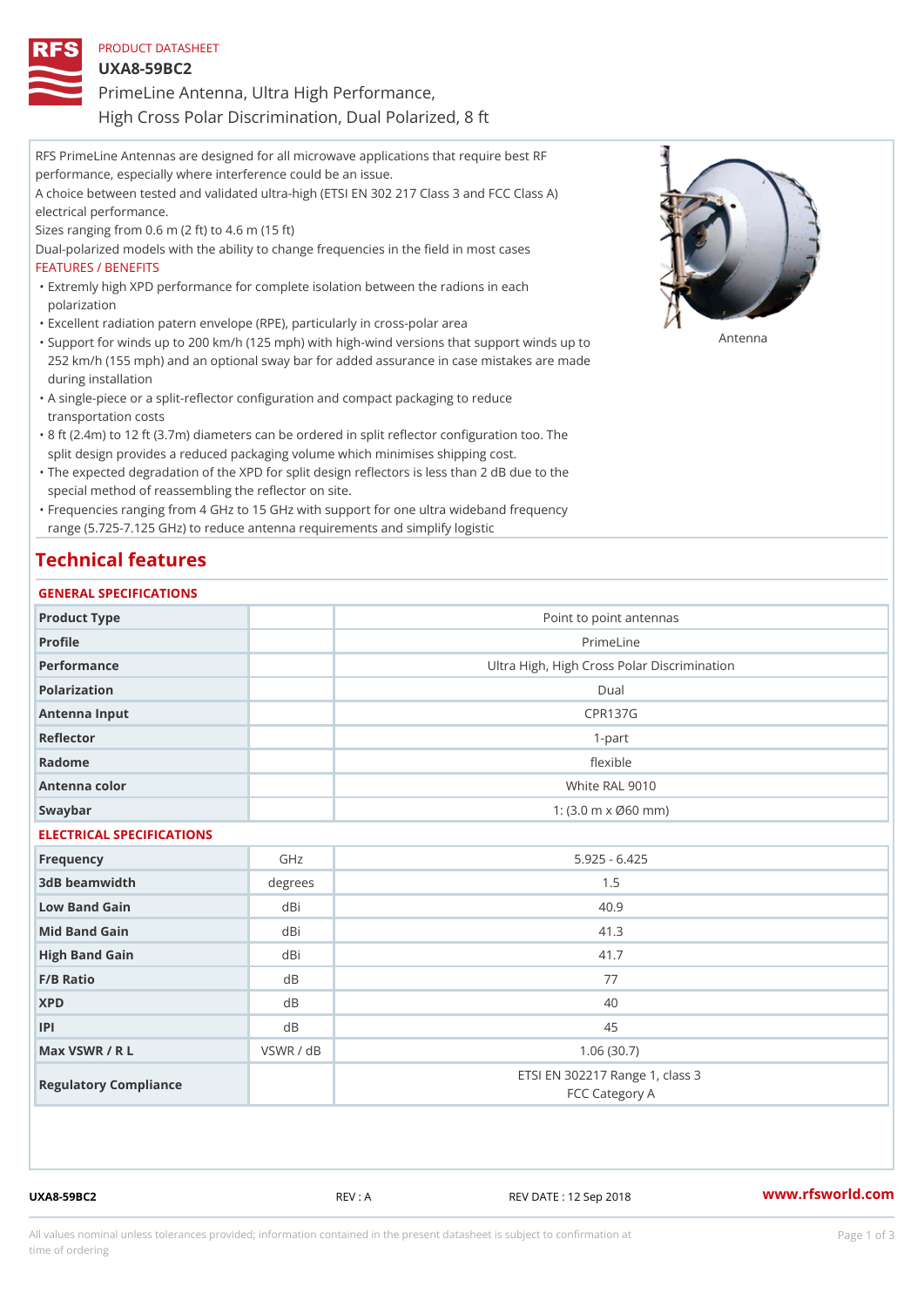# PRODUCT DATASHEET UXA8-59BC2 PrimeLine Antenna, Ultra High Performance, High Cross Polar Discrimination, Dual Polarized, 8 ft

| MECHANICAL SPECIFICATIONS         |              |                                                   |
|-----------------------------------|--------------|---------------------------------------------------|
| Diameter                          | ft $(m)$     | 8(2.4)                                            |
| Elevation Adjustment              | degree       | ± 5                                               |
| Azimuth Adjustment                | degrees      | ± 5                                               |
| Polarization Adjustment           | degrees      | ± 5                                               |
| Mounting Pipe Diameter<br>minimum | $mm$ (in)    | 114(4.5)                                          |
| Mounting Pipe Diameter<br>maximum | $mm$ (in)    | 114(4.5)                                          |
| Approximate Weight                | kg (lb)      | 180 (396)                                         |
| Survival Windspeed                | $km/h$ (mph) | 252 (155)                                         |
| Operational Windspeed             | $km/h$ (mph) | 190 (118)                                         |
| <b>STRUCTURE</b>                  |              |                                                   |
| Radome Material                   |              | PVC coated fabric                                 |
| FURTHER ACCESSORIES               |              |                                                   |
| optional Swaybar                  |              | 1: SMA-SK-60-3000A (3.0 m x Ø60 mm)               |
| Further Accessories               |              | SMA-SKO-UNIVERSAL-L : Universal sway bar fixation |

#### MOUNTOUTLINE

| Dimension A                         | m m<br>(in)  | 2616 (103.4) |
|-------------------------------------|--------------|--------------|
| Dimension_B                         | m m<br>(i n) | 1450(57.1)   |
| Dimension C                         | m m<br>(i n) | 460 (18.1)   |
| Dim D-<br>$114mm(4.5_{ir})$ $R^{i}$ | m m          | 190(7.5)     |
| Dimension_E                         | m m<br>(i n) | 310 (12.3)   |
| Dimension F                         | m m<br>(i n) | 1120 (44.1)  |

Outline\_10ft\_High\_Perf\_Antenna\_250

UXA8-59BC2 REV : A REV DATE : 12 Sep 2018 [www.](https://www.rfsworld.com)rfsworld.com